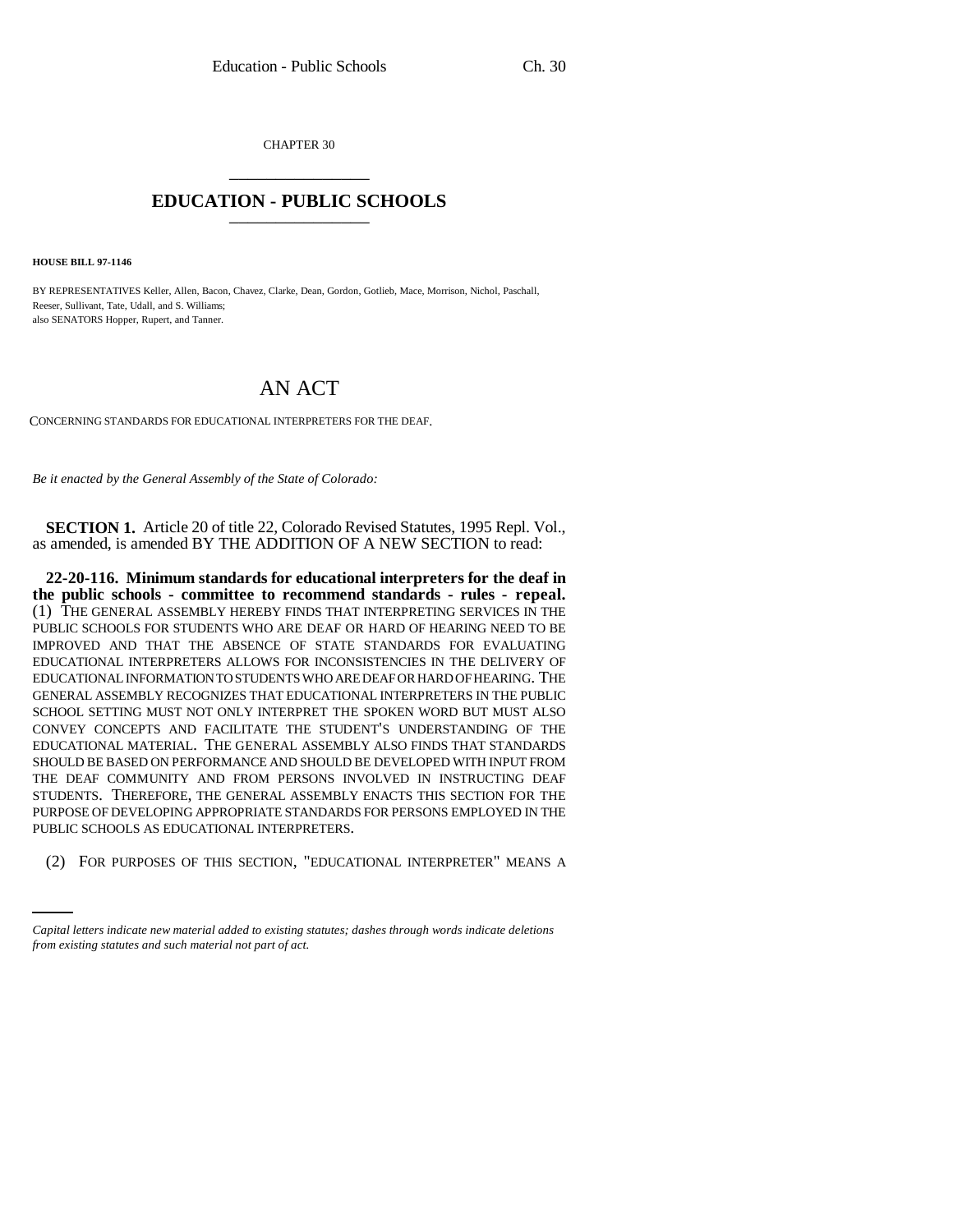## Ch. 30 Education - Public Schools

PERSON WHO USES SIGN LANGUAGE IN THE PUBLIC SCHOOL SETTING FOR PURPOSES OF FACILITATING COMMUNICATION BETWEEN USERS AND NONUSERS OF SIGN LANGUAGE AND WHO IS FLUENT IN THE LANGUAGES USED BY BOTH DEAF AND NONDEAF PERSONS.

(3) (a) THERE IS HEREBY CREATED, WITHIN THE DEPARTMENT OF EDUCATION, AN INTERPRETER STANDARDS COMMITTEE, WHICH SHALL CONSIST OF SEVENTEEN MEMBERS APPOINTED BY THE COMMISSIONER OF EDUCATION, FOR THE PURPOSE OF MAKING RECOMMENDATIONS TO THE STATE BOARD ON THE MINIMUM STANDARDS FOR EDUCATIONAL INTERPRETERS FOR THE DEAF IN THE PUBLIC SCHOOLS.

(b) THE COMMISSIONER OF EDUCATION SHALL MAKE APPOINTMENTS TO THE COMMITTEE ON OR BEFORE JULY 1, 1997. MEMBERS SHALL BE APPOINTED AS FOLLOWS: ONE MEMBER SHALL BE AN INSTRUCTOR IN AN INTERPRETER PREPARATION PROGRAM OFFERED BY AN INSTITUTION OF HIGHER EDUCATION IN THIS STATE; TWO MEMBERS SHALL BE TEACHERS OF THE DEAF, ONE OF WHOM IS DEAF; TWO MEMBERS SHALL BE DEAF ADULTS WHO ARE CONSUMERS OF INTERPRETER SERVICES, ONE OF WHOM IS A MEMBER OF THE COLORADO ASSOCIATION OF THE DEAF; ONE MEMBER SHALL BE A HIGH SCHOOL STUDENT WHO IS DEAF AND IS CURRENTLY RECEIVING INTERPRETER SERVICES IN A PUBLIC SCHOOL; THREE MEMBERS SHALL BE PARENTS OF DEAF STUDENTS WHOSE CHILDREN ARE RECEIVING INTERPRETER SERVICES IN A PUBLIC SCHOOL; FOUR MEMBERS SHALL BE PERSONS WHO ARE WORKING AS EDUCATIONAL INTERPRETERS IN THE PUBLIC SCHOOLS, ONE OF WHOM SHALL BE A MEMBER OF THE COLORADO REGISTRY OF INTERPRETERS FOR THE DEAF AND ONE OF WHOM IS EMPLOYED BY A BOARD OF COOPERATIVE EDUCATIONAL SERVICES; ONE MEMBER SHALL BE A CERTIFIED INTERPRETER NOT EMPLOYED IN AN EDUCATIONAL SETTING; ONE MEMBER SHALL BE A REPRESENTATIVE OF THE COLORADO SCHOOL FOR THE DEAF AND THE BLIND; ONE MEMBER SHALL BE A PUBLIC SCHOOL SPECIAL EDUCATION DIRECTOR OR HIS OR HER DESIGNEE; AND ONE MEMBER SHALL BE A MEMBER OF A SCHOOL BOARD IN THIS STATE.

(c) MEMBERS OF THE INTERPRETER STANDARDS COMMITTEE SHALL SERVE VOLUNTARILY WITHOUT COMPENSATION.

(d) THIS SUBSECTION (3) AND THE INTERPRETER STANDARDS COMMITTEE CREATED IN THIS SECTION SHALL BE REPEALED, EFFECTIVE JULY 1, 1998.

(4) THE STUDY BY THE INTERPRETER STANDARDS COMMITTEE CREATED IN SUBSECTION (3) OF THIS SECTION SHALL INCLUDE BUT NEED NOT BE LIMITED TO AN EXAMINATION OF THE FOLLOWING:

(a) THE MINIMUM STANDARDS FOR EDUCATIONAL INTERPRETERS FOR THE DEAF WHO ARE EMPLOYED AS EDUCATIONAL INTERPRETERS ON A FULL-TIME OR PART-TIME BASIS IN PUBLIC SCHOOLS. IN MAKING RECOMMENDATIONS ON THE APPROPRIATE MINIMUM STANDARDS, THE COMMITTEE SHALL EXAMINE:

(I) WHAT IS THE MOST APPROPRIATE AND FEASIBLE INSTRUMENT FOR EVALUATING THE PROFICIENCY AND PERFORMANCE OF EDUCATIONAL INTERPRETERS FOR THE DEAF;

(II) THE MINIMUM PERFORMANCE ON THE INSTRUMENT RECOMMENDED PURSUANT TO SUBPARAGRAPH (I) OF THIS PARAGRAPH (a) THAT WOULD SATISFY THE REQUIREMENT FOR EMPLOYMENT IN A PUBLIC SCHOOL TO PROVIDE INTERPRETER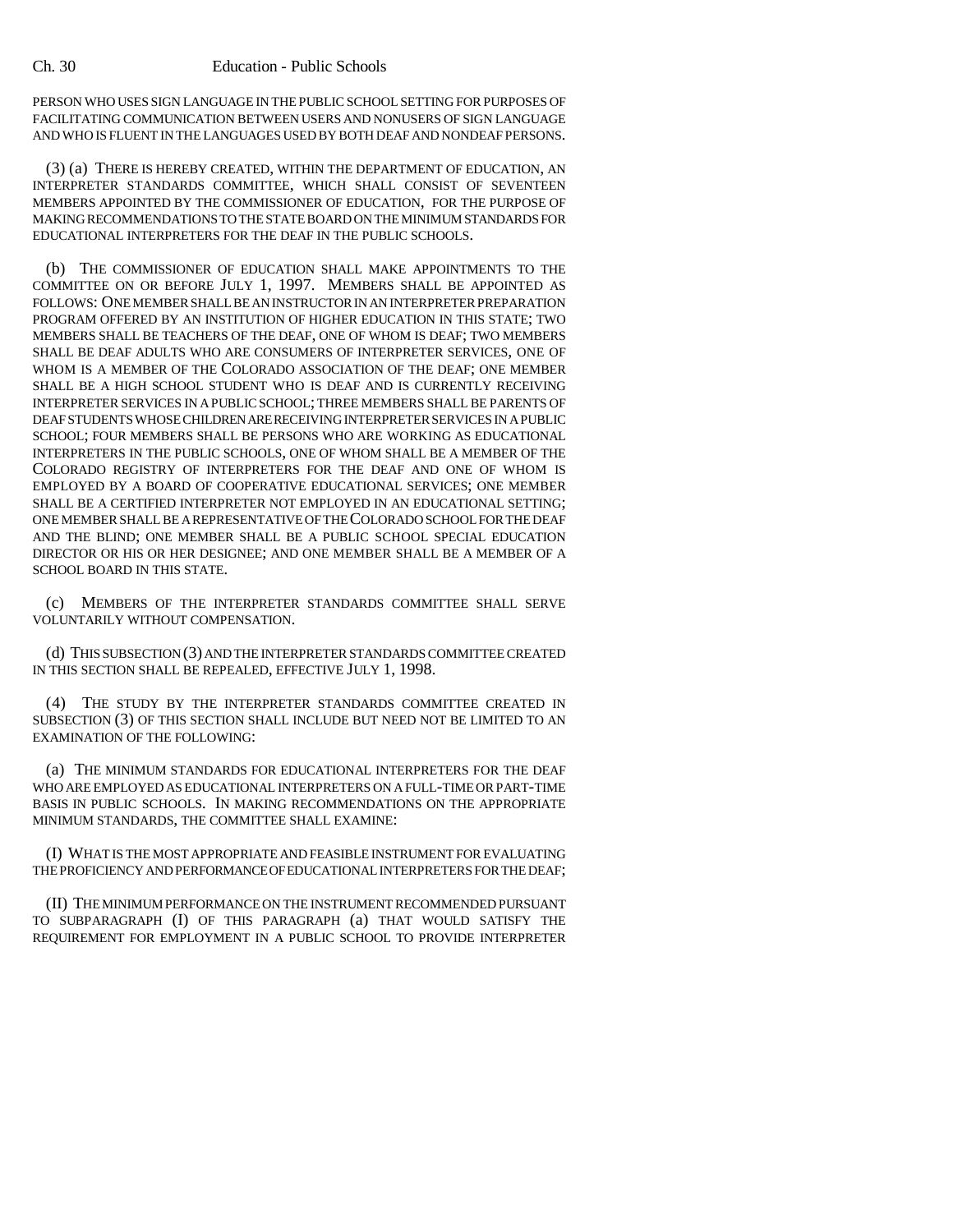SERVICES;

(III) THE MINIMUM STANDARDS FOR EDUCATIONAL INTERPRETERS RELATING TO THEIR KNOWLEDGE AND UNDERSTANDING OF:

(A) CHILD DEVELOPMENT;

(B) LANGUAGE DEVELOPMENT;

(C) CURRICULUM;

(D) TEACHING AND TUTORING METHODS FOR WORKING INDIVIDUALLY AND AS PART OF A TEAM IN TEACHING OR TUTORING DEAF CHILDREN IN A CLASSROOM SETTING;

(E) DEAFNESS;

(F) THE EDUCATIONAL PROCESS FOR DEAF CHILDREN;

(b) THE MINIMUM STANDARDS FOR THE PERSONS WHO EVALUATE THE SKILLS, PROFICIENCY, AND PERFORMANCE OF EDUCATIONAL INTERPRETERS;

(c) THE AVAILABILITY AND ADEQUACY OF EDUCATIONAL AND TRAINING PROGRAMS IN INTERPRETING IN THIS STATE, ESPECIALLY IN RURAL AREAS OF THE STATE;

(d) THE AVAILABILITY OF APPROPRIATE CURRICULUM FOR TEACHING PERSONS WHO WILL BE SERVING AS EDUCATIONAL INTERPRETERS;

(e) THE USE OF INTERDISTANCE LEARNING AND TECHNIQUES TO TEACH INTERPRETING SKILLS;

(f) THE AVAILABILITY OF FUNDS OR GRANTS FROM FEDERAL AND PRIVATE SOURCES TO DEVELOP NEW EDUCATIONAL PROGRAMS IN INTERPRETING FOR THE DEAF, ESPECIALLY EDUCATIONAL PROGRAMS DESIGNED TO ASSIST PEOPLE IN MEETING THE MINIMUM STANDARDS FOR EDUCATIONAL INTERPRETERS TO BE ESTABLISHED BY THE STATE BOARD AS PROVIDED IN SUBSECTION (6) OF THIS SECTION, AND TO PROVIDE FINANCIAL ASSISTANCE TO PERSONS WANTING TO TAKE SUCH COURSES;

(g) THE DELIVERY OF INTERPRETER SERVICES IN PUBLIC SCHOOLS IN RURAL COMMUNITIES;

(h) RECRUITMENT AND RETENTION OF EDUCATIONAL INTERPRETERS IN PUBLIC SCHOOLS.

(5) THE INTERPRETER STANDARDS COMMITTEE SHALL SUBMIT A PRELIMINARY REPORT DETAILING ITS PROGRESS TO THE STATE BOARD ON OR BEFORE OCTOBER 1, 1997. THE COMMITTEE SHALL SUBMIT ITS FINAL REPORT TO THE STATE BOARD ON OR BEFORE DECEMBER 31,1997, CONTAINING ITS FINDINGS AND ITS RECOMMENDATIONS.

(6) AFTER REVIEW AND STUDY OF THE RECOMMENDATIONS OF THE INTERPRETER STANDARDS COMMITTEE, THE STATE BOARD, ON OR BEFORE JULY 1, 1998, SHALL